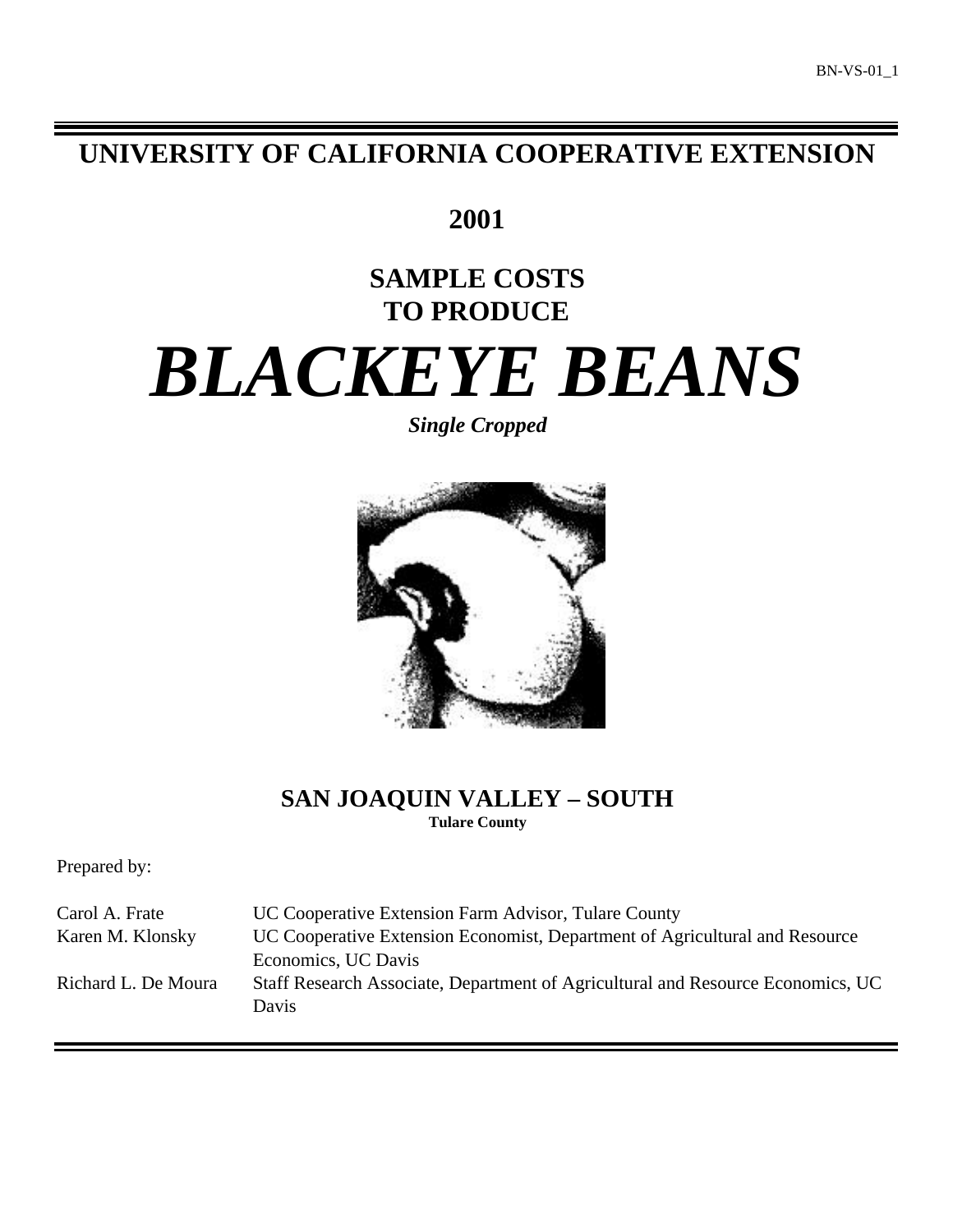# **UNIVERSITY OF CALIFORNIA COOPERATIVE EXTENSION**

# **SAMPLE COSTS TO PRODUCE BLACKEYE BEANS San Joaquin Valley – South 2001**

# **STUDY CONTENTS**

| Table 4. WHOLE FARM ANNUAL EQUIPMENT, INVESTMENT and OVERHEAD COSTS 11 |  |
|------------------------------------------------------------------------|--|
|                                                                        |  |
|                                                                        |  |

# **INTRODUCTION**

Sample costs to produce blackeye beans (*Vigna unquiculata)* in the southern San Joaquin Valley are shown in this study. The study is intended as a guide only, and can be used to make production decisions, determine potential returns, prepare budgets and evaluate production loans. Practices described are based on the production practices considered typical for this crop and region, but will not apply to every farm situation. Sample costs for labor, materials, equipment and custom services are based on current figures. A "*Your Costs*" column in Tables 1 and 2 is provided to enter your costs.

The hypothetical farm operations, production practices, overhead, and calculations are described under the assumptions. For additional information or an explanation of calculations used in the study call the Department of Agricultural and Resource Economics, University of California, Davis, California, (530) 752- 3589 or the local UC Cooperative Extension office.

Sample Cost of Production studies for many commodities are available and can be requested through the Department of Agricultural and Resource Economics, UC Davis, (530) 752-1515. Current studies can be downloaded from the department website http://coststudies.ucdavis.edu or obtained from the local county UC Cooperative Extension offices.

The University of California, in accordance with applicable Federal and State law and University policy, does not discriminate on the basis of race, color, national origin, religion, sex, disability, age, medical condition (cancer–related), ancestry, marital status, citizenship, sexual orientation, or status as a Vietnam-era veteran or special disabled veteran. Inquiries regarding the University's nondiscrimination policies may be directed to the Affirmative Action Director, University of California, Agriculture and Natural Resources, 1111 Franklin,  $6<sup>th</sup>$  Floor, Oakland, CA 94607-5200 (510) 987-0096. The University of California and the United States Department of Agriculture cooperating.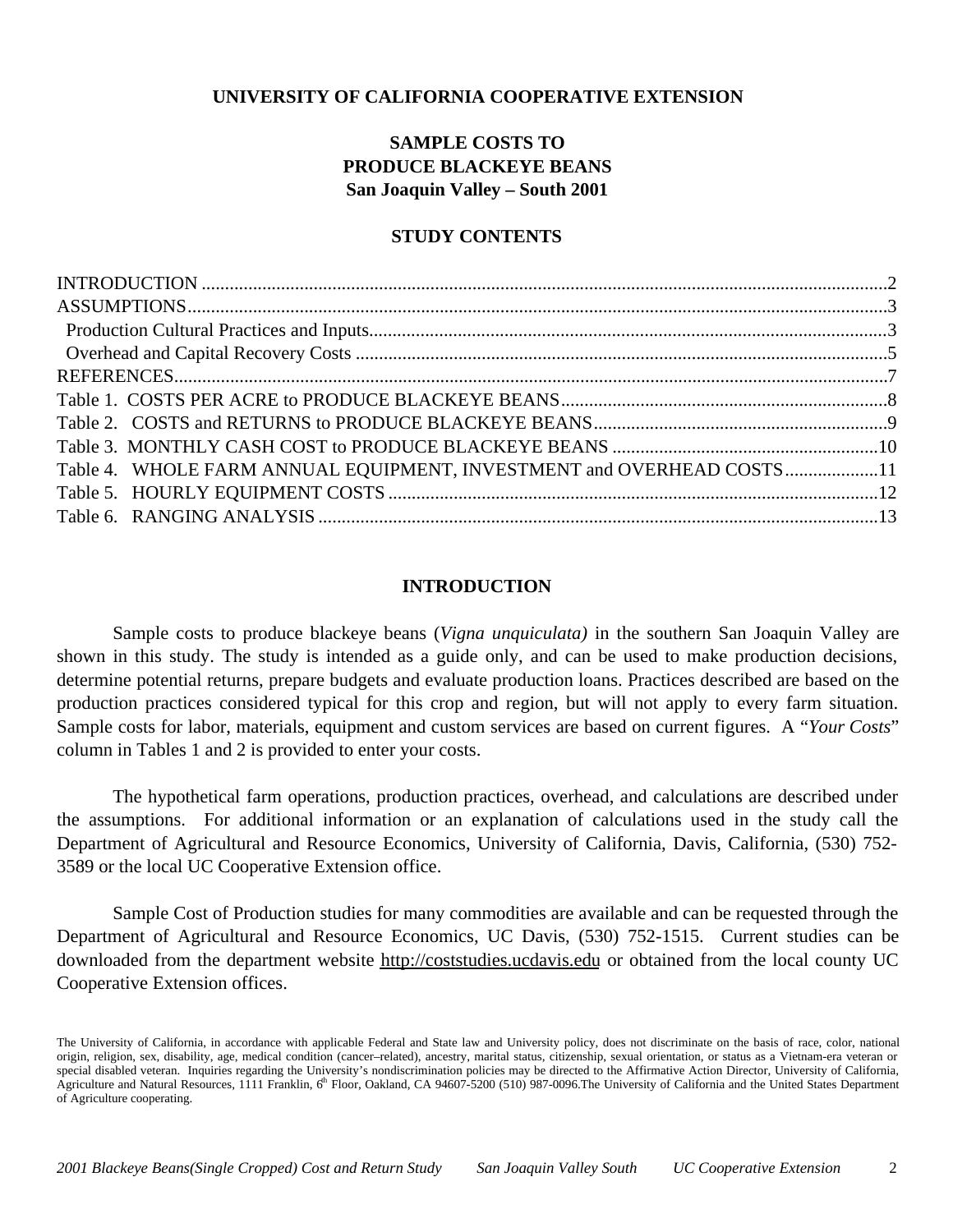## **ASSUMPTIONS**

The following assumptions refer to Tables 1 to 6 and pertain to sample costs to produce blackeye beans in the San Joaquin Valley. Practices described are not University of California recommendations, but represent production practices and materials considered typical of a well-managed bean planting in the San Joaquin Valley. Costs, materials, and practices in this study will not be applicable to all situations.Establishment and cultural practices vary among growers within the region and variations can be significant. *The use of trade names in this report does not constitute an endorsement or recommendation by the University of California nor is any criticism implied by omission of other similar products.*

**Farm.** The hypothetical field and row-crop farm consists of 1,000 non-contiguous acres on which 80 acres are being planted to blackeye beans. Other crops grown on the acres in rotation with blackeye beans include small grains, winter forage, alfalfa hay, sugar beets, cotton, and field corn. Roads, equipment yard, irrigation system and farmstead are on twenty acres.

# **Production Cultural Practices and Inputs**

**Land Preparation**. The ground is disced two times with a stubble disc, then disced two times with an offset or finishing disc to pulverize the surface and incorporate the preplant herbicide. Beds at 30-inch spacings are listed and shaped.

**Planting.** In May the CB46 variety is planted into moisture with an 8-row planter at 40 pounds (.4 cwt) of seed per acre. The seed is treated with fungicides to protect against seedling diseases.

**Fertilization**. Rhizobium, a nitrogen fixing bacteria, is added to the seed at planting. No other fertilizer is applied and is seldom required.

**Irrigation**. The field is furrow irrigated. An irrigation is made in April prior to planting (preirrigation). The next irrigation is made two to seven weeks after planting. In this study the irrigation is made in June followed by irrigations at approximately 10-day intervals during July and August. The grower uses both well and surface water at an average cost of \$3.33 per acre-inch or \$40.00 per acre-foot. Effective rainfall is not taken into account, therefore a total of 32-acre inches per year is applied to the crop.

**Pest Management.** The pesticides and rates mentioned in this cost study are listed in UC *Integrated Pest Management Guidelines: Dry Beans.* For more information on other available pesticides, pest identification, monitoring, and management visit the UC IPM website at www.ipm.ucdavis.edu. Written recommendations are required for many pesticides, and are made by licensed pest control advisors. For information on pesticide use permits, contact the local county agricultural commissioner's office.

*Weeds.* Prior to planting as a part of land preparation, Treflan is applied with a boom attached to the front of a finish disc. The field is then disced lightly a second time to complete the Treflan incorporation. The field is cultivated with an 8-row cultivator one time in June and one time in July.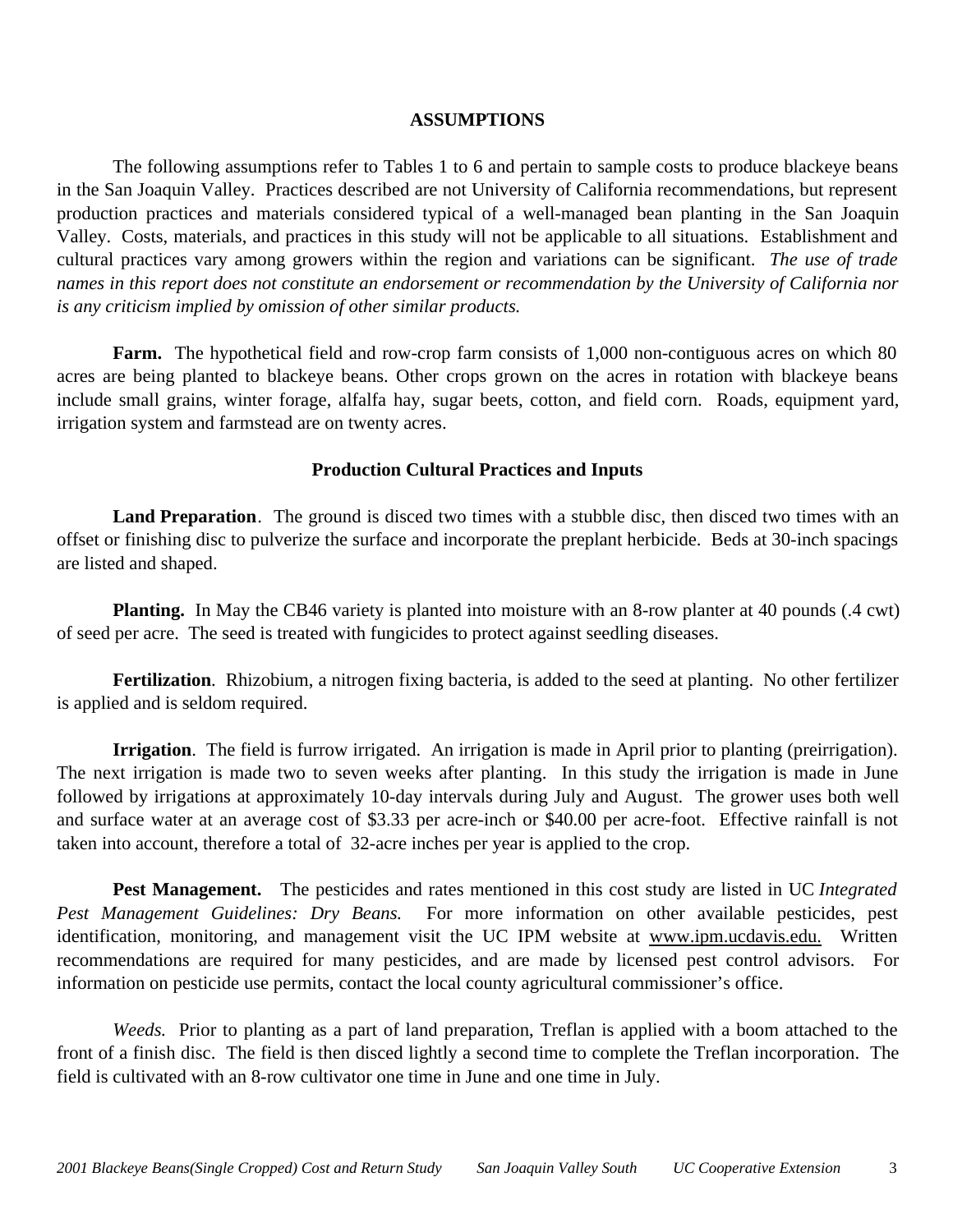*Insects.* Lygus bugs (*Lygus hesperus*) are the main insect pest in blackeyes. The lygus bugs can cause reduced yields, affect maturity and seed quality. To control lygus, Dimethoate is sprayed by air in June at early bloom, and again in July. Armyworms, another pest of blackeyes, are treated with Orthene in August. All applications are made by helicopter.

*Diseases.* Seeds are treated at the warehouse with fungicides to protect against seedling diseases and the treatment is included in the seed cost. Fusarium wilt (*Fusarium oxysporum*) is a major disease of blackeyes and is controlled by planting resistant varieties.

**Harvest**. The crop is custom harvested. The beans are cut below ground with bean knives attached to the belly of the tractor. Six or eight rows are cut in one pass. After one to three weeks of drying, the beans are windrowed. When the plants are dry and the beans are around 12% moisture, the beans are threshed with a bean harvester, dumped into bulk trucks and delivered to the warehouse. Custom harvest costs are charged on field weight and/or per acre. Cutting and windrowing cost \$25.00 per acre. Threshing cost \$18.00 per acre plus \$1.50 per hundredweight (cwt). Hauling costs are estimated at \$0.45 per hundredweight.

**Yield**. Field weight includes trash, dirt, stones, immature and broken beans. The field weight is this study is 30.43-hundredweight. After cleaning, assuming an 8% clean out, the net yield is 28-hundredweight of U.S. No. 1 beans.

**Warehouse**. The warehouse charges \$3.40 per hundredweight field weight to clean the beans, \$0.40 to fumigate, and \$12.50 per lot to grade. Lot sizes vary, but are considered to be a set of doubles or 6 bobtails. A set of doubles is calculated to be 1,000 hundredweight and the grading cost in this study was converted to cost per hundredweight. After cleaning, charges are based on clean weight. Insurance cost \$0.25 per hundredweight, storage for up to one year cost \$0.75 per hundredweight, and bagging into 100 pound bags cost \$0.50 per bag.

**Returns**. Based on current markets for U.S. No. 1 grade blackeyes, an estimated price of \$25 per hundredweight clean seed is used to calculate returns. Visual quality is important in blackeye marketing, and sales are based on USDA grade. See *United States Standards for Beans*, a publication of the U.S. Department of Agriculture, Federal Grain Inspection Service. Table 6 shows a range of yields over a range of returns for No. 1 beans.

**Labor**. Hourly wages for workers are \$7.80 per hour for labor and \$9.00 per hour for machine labor. Adding 34% for the employers share of federal and state payroll taxes, insurance, and other possible benefits gives the labor rates shown of \$10.47 for non-machine labor and \$12.06 per hour for machine labor. The labor hours for operations involving machinery are 10% higher than the machine hours to account for extra labor involved in equipment set-up, moving, maintenance and repair.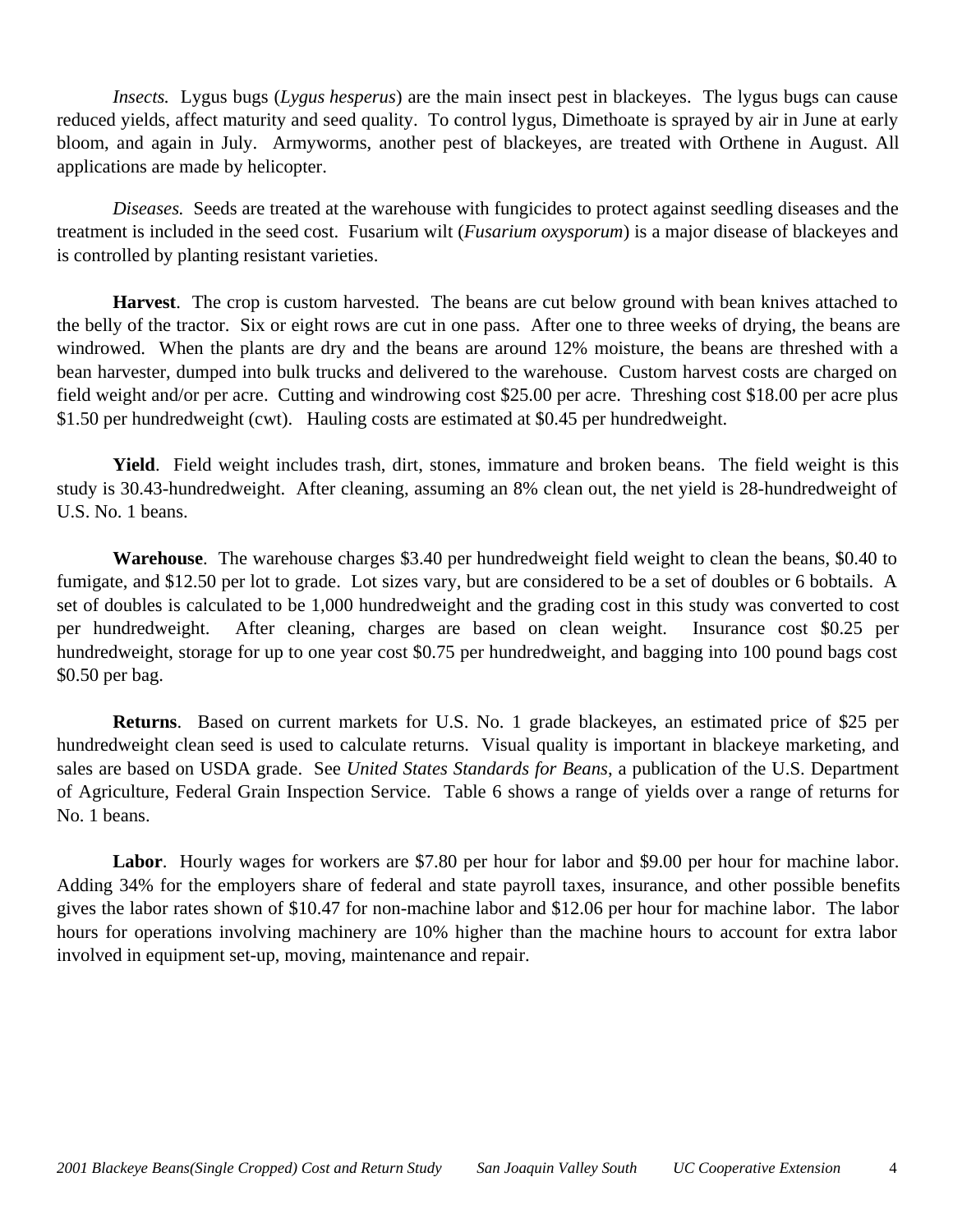## **Overhead and Capital Recovery Costs**

**Cash Overhead**. Cash overhead consists of various cash expenses paid out during the year that are assigned to the whole farm, not to a particular operation. These costs include property taxes, interest on operating capital, office expense, liability and property insurance, and repairs for buildings and irrigation equipment. Employee benefits, payroll taxes and workman's compensation insurance are included in labor costs and not under cash overhead.

*Property Taxes.* Counties charge a base property tax rate of 1% on the assessed value of the property. In some counties special assessment districts exist and charge additional taxes on property including equipment, buildings, and improvements. For this study, county taxes are calculated as 1% of the average value of the property. Average value equals new cost plus salvage value divided by 2 on a per acre basis.

*Interest On Operating Capital*. Interest on operating capital is based on cash operating costs and is calculated monthly until harvest at a nominal rate of 10.51% per year. Postharvest operations are discounted back to the last harvest month at the same interest rate so that costs are adjusted to the same position in time.

*Insurance*. Insurance for farm investments varies depending on the assets included and the amount of coverage. Property insurance provides coverage for property loss and is charged at 0.666% of the average value of the assets over their useful life. Liability insurance covers accidents on the farm and costs \$974 for the entire farm or \$0.97 per acre.

*Office Expense.* Office and business expenses for 1,000 acres are estimated at \$35 per producing acre. These expenses include office supplies, telephones, accounting, legal fees, road maintenance, and miscellaneous cash overhead expenses.

*Investment Repairs.* Annual repairs on investments or capital recovery items that require maintenance are calculated as two percent of the purchase price

**Capital Recovery Costs**. Farm equipment is purchased either new or used, but the study shows the current purchase price for new equipment. The new purchase price is adjusted to 60% to indicate a mix of new and used equipment. Annual ownership costs for equipment and other investments are shown in Tables 1, 2 and 4.

*Capital Recovery Costs*. Capital recovery cost is the annual depreciation and interest costs for a capital investment and is the amount of money required each year to recover the difference between the purchase price and salvage value (unrecovered capital). The capital recovery costs are equivalent to the annual payment on a loan for the investment with the down payment equal to the discounted salvage value. This is a more complex method of calculating ownership costs than straight-line depreciation and opportunity costs, but more accurately represents the annual costs of ownership because it takes the time value of money into account (Boehlje and Eidman). The formula for the calculation of the annual capital recovery costs is ((Purchase Price – Salvage Value) x Capital Recovery Factor) + (Salvage Value x Interest Rate).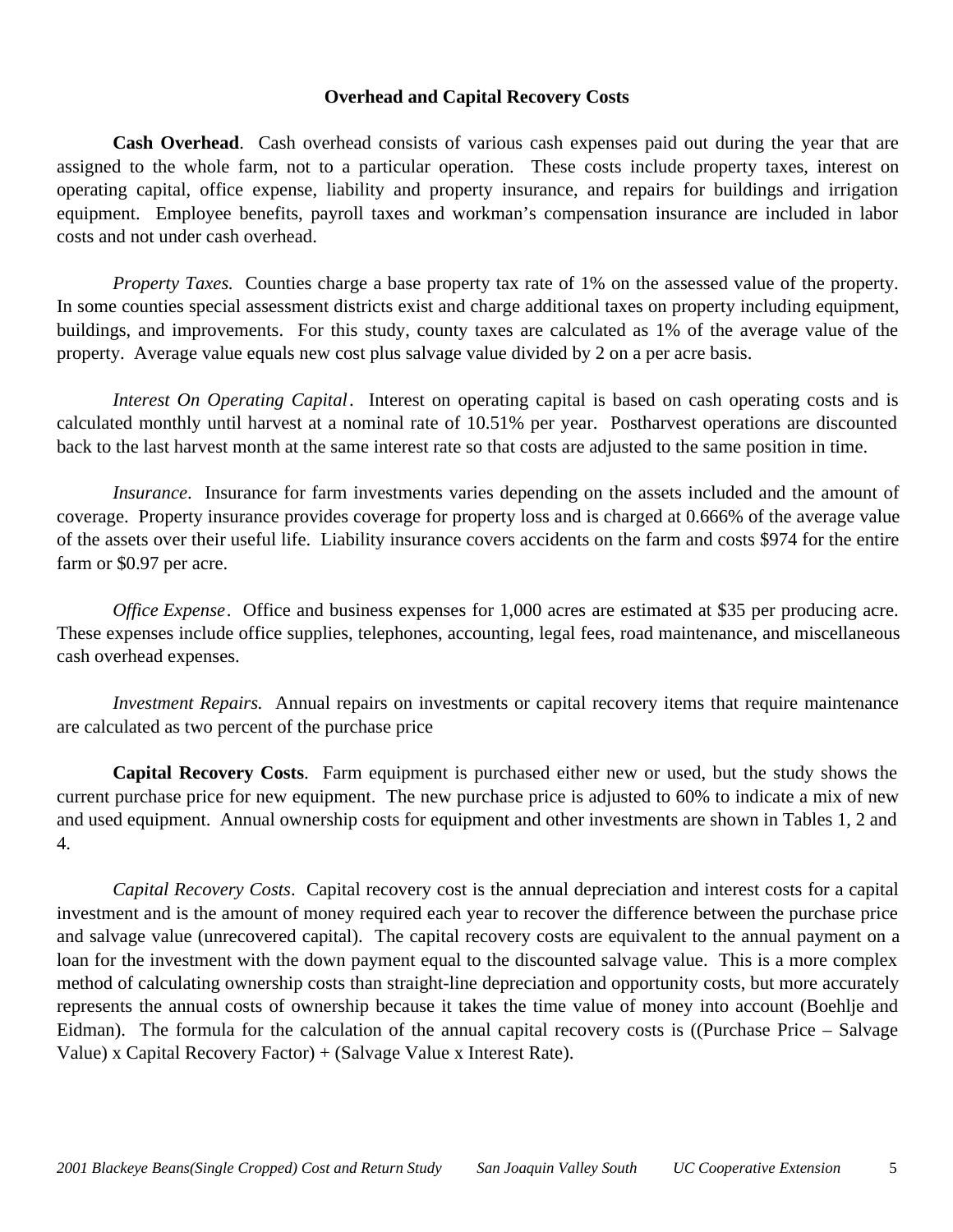*Salvage Value*. Salvage value is an estimate of the remaining value of an investment at the end of its useful life. For farm machinery the remaining value is a percentage of the new cost of the investment (Boehlje and Eidman). The percent remaining value is calculated from equations developed by the American Society of Agricultural Engineers (ASAE) based on equipment type and years of life. The life in years is estimated by dividing the wear out life, as given by ASAE by the annual hours of use in the operation. For other investments including irrigation systems, buildings, and miscellaneous equipment, the value at the end of its useful life is zero. The salvage value for land is the purchase price because land does not depreciate. The purchase price and salvage value for equipment and investments are shown in Tables 3 and 5.

*Capital Recovery Factor.* Capital recovery factor is the amortization factor or annual payment whose present value at compound interest is 1. The amortization factor is a table value that corresponds to the interest rate and equipment life.

*Interest Rate*. The interest rate of 6.70% used to calculate capital recovery cost is the USDA-ERS's tenyear average of California's agricultural sector long-run rate of return to production assets from current income. It is used to reflect the long-term realized rate of return to these specialized resources that can only be used effectively in the agricultural sector. In other words, the next best alternative use for these resources is in another agricultural enterprise.

**Irrigation system**. Water cost varies across the San Joaquin Valley depending on the irrigation district and well characteristics. The farm has three wells and each is 150 deep. Each well has a 75 horsepower electric pump that pumps from a 100-foot depth. The delivery system is an underground cement pipeline with alfalfa valves. A canal also runs through the ranch and is connected to the delivery system by gravity feed. The cost of the irrigation system includes refurbishment of the wells and the value of the delivery system.

**Land.** The price of the land includes an already developed well and irrigation system. Land suitable for bean production will vary widely in value across the region. Prices range from \$700 per acre to \$2,500. The land in this study is owned by the grower and is valued at \$2,000 per acre.

**Equipment.** Equipment costs are composed of three parts: non-cash overhead, cash overhead, and operating costs. Both of the overhead factors have been discussed in previous sections. The operating costs consist of repairs, fuel, and lubrication. The fuel, lube, and repair cost per acre for each operation shown in Table 1 is determined by multiplying the total hourly operating cost in Table 5 for each piece of equipment used for the selected operation by the hours per acre. Tractor time is 10% higher than implement time for a given operation to account for setup, travel and down time.

*Repairs, Fuel and Lube.* Repair costs are based on purchase price, annual hours of use, total hours of life, and repair coefficients formulated by the American Society of Agricultural Engineers (ASAE). Fuel and lubrication costs are also determined by ASAE equations based on maximum PTO horsepower, and fuel type. The on-farm delivery fuel price is \$1.26 per gallon for diesel and \$1.51 per gallon for gasoline.

**Risk**. While this study makes every effort to model a production system based on typical, real world practices, it cannot fully represent financial, agronomic and market risks which affect the profitability and economic viability of blackeye bean production.

**Table Values**. Due to rounding, the totals may be slightly different from the sum of the components.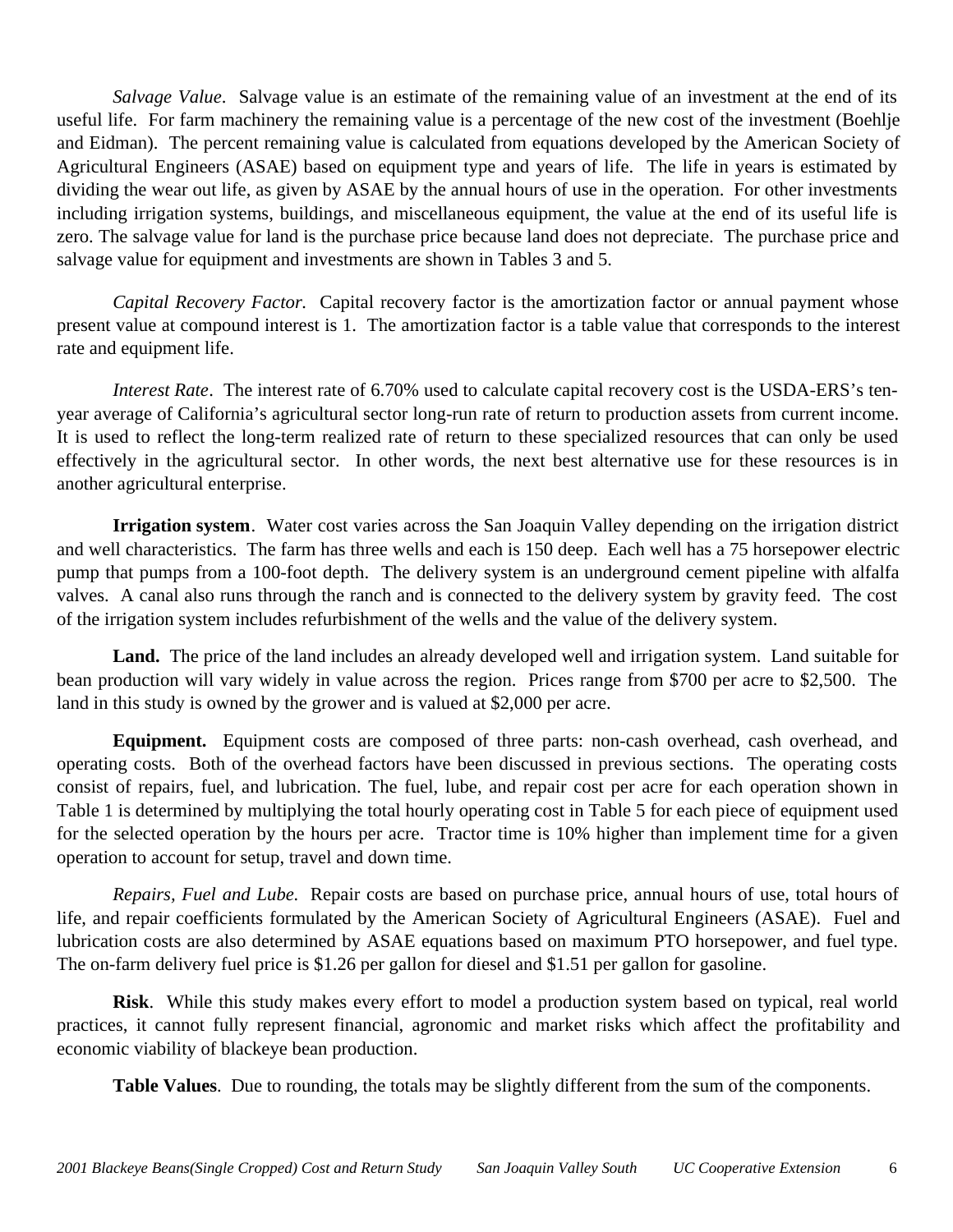# **REFERENCES**

- American Society of Agricultural Engineers. 1994. *American Society of Agricultural Engineers Standards Yearbook*. Russell H. Hahn and Evelyn E. Rosentreter (ed.) St. Joseph, Missouri. 41st edition.
- American Society of Farm Managers and Rural Appraisers. 2000. *Trends in Agricultural Land & Lease Values.* California Chapter of the American Society of Farms Managers and Rural Appraisers. Woodbridge, CA.
- Boelje, Michael D., and Vernon R. Eidman. 1984. *Farm Management*. John Wiley and Sons. New York, New York
- Frate, Carol, Karen Klonsky, and Pete Livingston. 1992. *Sample Costs to Produce Single Cropped Blackeye Beans in Tulare County.* UC Coopertive Extension. Department of Agriculture and Natural Resources, UC Davis. Davis, CA.
- Hall, Anthony E. and Carol A. Frate (ed.). 1996. *Blackeye Bean Production in California*. University of California, Division of Agriculture and Natural Resources. Oakland, CA. Publication 21518.
- Integrated Pest Management Education and Publications. 1999. "UC Pest Management Guidelines, Dry Beans". In M. L. Flint (ed.) *UC IPM Pest Management Guidelines.* University of California, Division of Agriculture and Natural Resources. Oakland, CA. Publication 3339.

\_\_\_\_\_\_\_\_\_\_\_\_\_\_\_\_\_\_\_\_\_\_\_\_\_\_\_\_\_\_\_\_\_\_\_\_\_\_\_

For information concerning the above mentioned University of California publications contact UC DANR Communications Services at 1-800-994-8849, online at http://danrcs.ucdavis.edu or your local county UC Cooperative Extension office.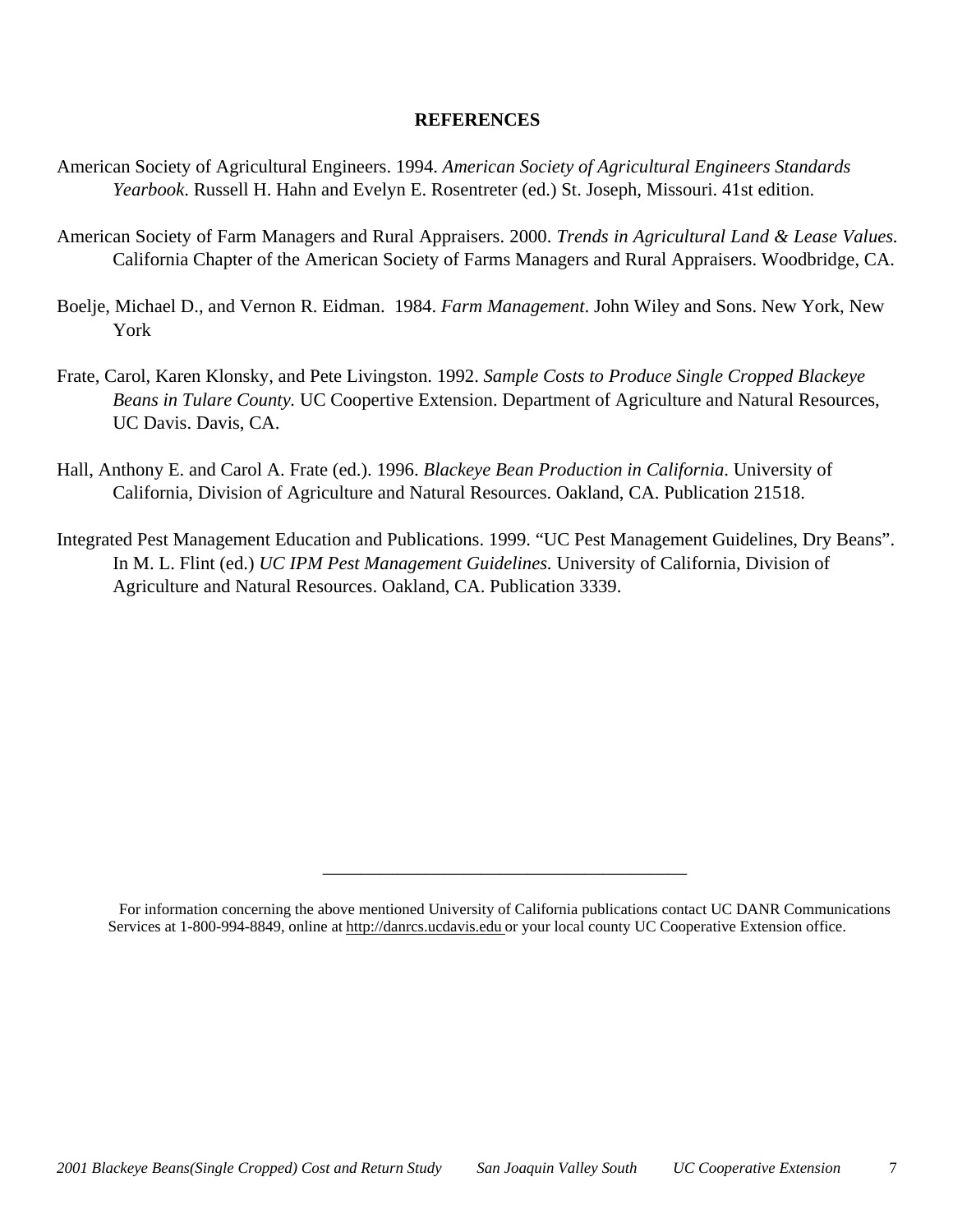#### UC COOPERATIVE EXTENSION **Table 1. COSTS PER ACRE to PRODUCE BLACKEYE BEANS** SAN JOAQUIN VALLEY - SOUTH 2001

|                                          | Operation | Cash and Labor Cost per acre   |                  |                   |                  |                |      |  |
|------------------------------------------|-----------|--------------------------------|------------------|-------------------|------------------|----------------|------|--|
|                                          | Time      | Labor                          | Fuel, Lube       | Material          | Custom/          | Total          | Your |  |
| Operation                                | (Hrs/A)   | Cost                           | & Repairs        | Cost              | Rent             | Cost           | Cost |  |
| <b>Cultural:</b>                         |           |                                |                  |                   |                  |                |      |  |
| Stubble Disc 2X                          | 0.27      | $\overline{4}$                 | 7                | $\mathbf{0}$      | $\boldsymbol{0}$ | 11             |      |  |
| Weed Control - Preplant Herbicide        | 0.09      | $\mathbf{1}$                   | 1                | 3                 | $\boldsymbol{0}$ | 6              |      |  |
| Weed Control - Incorporate Herbicide     | 0.08      | 1                              | $\mathfrak{2}$   | $\overline{0}$    | $\overline{0}$   | 3              |      |  |
| <b>List Beds</b>                         | 0.14      | $\overline{c}$                 | 3                | $\theta$          | $\overline{0}$   | 5              |      |  |
| Shape Beds                               | 0.25      | $\overline{4}$                 | 6                | $\overline{0}$    | $\overline{0}$   | 10             |      |  |
| <b>Plant Beans</b>                       | 0.11      | $\overline{c}$                 | 3                | 21                | $\overline{0}$   | 26             |      |  |
| Cultivate 2X                             | 0.22      | 3                              | $\overline{c}$   | $\overline{0}$    | $\overline{0}$   | 6              |      |  |
| Make Drain                               | 0.06      | $\mathbf{1}$                   | $\mathbf{1}$     | $\boldsymbol{0}$  | $\boldsymbol{0}$ | $\overline{c}$ |      |  |
| Close Drain                              | 0.06      | 1                              | $\mathbf{1}$     | $\overline{0}$    | $\boldsymbol{0}$ | $\mathbf{1}$   |      |  |
| Pre-irrigate                             | 0.21      | $\overline{c}$                 | $\mathbf{0}$     | 20                | $\overline{0}$   | 22             |      |  |
| Irrigate                                 | 1.44      | 15                             | $\theta$         | 87                | $\mathbf{0}$     | 102            |      |  |
| Insect Control $-$ Lygus 2X              | 0.00      | $\mathbf{0}$                   | $\mathbf{0}$     | 5                 | 10               | 28             |      |  |
| <b>Insect Control - Worms</b>            | 0.00      | $\overline{0}$                 | $\overline{0}$   | 13                | 9                | 22             |      |  |
| Pickup Truck Use                         | 1.15      | 17                             | 8                | $\overline{0}$    | $\overline{0}$   | 24             |      |  |
| TOTAL CULTURAL COSTS                     | 4.09      | 53                             | 34               | 155               | 27               | 268            |      |  |
| Harvest:                                 |           |                                |                  |                   |                  |                |      |  |
| Cut & Windrow Beans                      | 0.00      | $\boldsymbol{0}$               | $\boldsymbol{0}$ | $\mathbf{0}$      | 25               | 25             |      |  |
| <b>Thresh Beans</b>                      | 0.00      | $\overline{0}$                 | $\overline{0}$   | $\boldsymbol{0}$  | 64               | 64             |      |  |
| Haul Beans To Warehouse                  | 0.00      | $\overline{0}$                 | $\overline{0}$   | $\overline{0}$    | 14               | 14             |      |  |
| TOTAL HARVEST COSTS                      | 0.00      | $\overline{0}$                 | $\overline{0}$   | $\theta$          | 103              | 103            |      |  |
| <b>Warehouse:</b>                        |           |                                |                  |                   |                  |                |      |  |
| Clean, Fumigate, Grade                   | 0.00      | $\boldsymbol{0}$               | $\boldsymbol{0}$ | $\mathbf{0}$      | 116              | 116            |      |  |
| Insurance, Storage, Bag                  | 0.00      | $\mathbf{0}$                   | $\mathbf{0}$     | $\overline{0}$    | 42               | 42             |      |  |
| <b>TOTAL WAREHOUSE COSTS</b>             | 0.00      | $\overline{0}$                 | $\overline{0}$   | $\overline{0}$    | 158              | 158            |      |  |
|                                          |           |                                |                  |                   |                  |                |      |  |
| Interest on operating capital $@10.51\%$ |           |                                |                  |                   |                  | 11             |      |  |
| <b>TOTAL OPERATING COSTS/ACRE</b>        |           | 53                             | 34               | 155               | 287              | 540            |      |  |
| <b>Cash Overhead:</b>                    |           |                                |                  |                   |                  |                |      |  |
| Office Expense                           |           |                                |                  |                   |                  | 35             |      |  |
| Liability Insurance                      |           |                                |                  |                   |                  | $\mathbf{1}$   |      |  |
| <b>Property Taxes</b>                    |           |                                |                  |                   |                  | 23             |      |  |
| Property Insurance                       |           |                                |                  |                   |                  | $\overline{c}$ |      |  |
| <b>Investment Repairs</b>                |           |                                |                  |                   |                  | 5              |      |  |
| TOTAL CASH OVERHEAD COSTS                |           |                                |                  |                   |                  | 65             |      |  |
| TOTAL CASH COSTS/ACRE                    |           |                                |                  |                   |                  | 605            |      |  |
| <b>Non-Cash Overhead</b>                 |           | Per producing                  |                  | -- Annual Cost -- |                  |                |      |  |
|                                          |           | Acre                           |                  | Capital Recovery  |                  |                |      |  |
| Land                                     |           | 2,041                          |                  | 137               |                  | 137            |      |  |
| Shop Building                            |           | 87                             |                  | 8                 |                  | 8              |      |  |
| <b>Storage Building</b>                  |           | 8<br>$\mathbf{1}$              |                  | $\mathbf{1}$      |                  |                |      |  |
| FuelTanks/Aboveground                    |           | $\overline{7}$<br>$\mathbf{1}$ |                  | $\mathbf{1}$      |                  |                |      |  |
| Shop Tools                               |           | 12                             |                  | $\mathbf{1}$      |                  | $\mathbf{1}$   |      |  |
| <b>Irrigation System</b>                 |           | 133                            |                  | 11                |                  | 11             |      |  |
| Equipment                                |           | 193                            |                  | 26                |                  | 26             |      |  |
| TOTAL NON-CASH OVERHEAD COSTS            |           | 2,481                          |                  | 184               |                  | 184            |      |  |
| <b>TOTAL COSTS/ACRE</b>                  |           |                                |                  |                   |                  | 789            |      |  |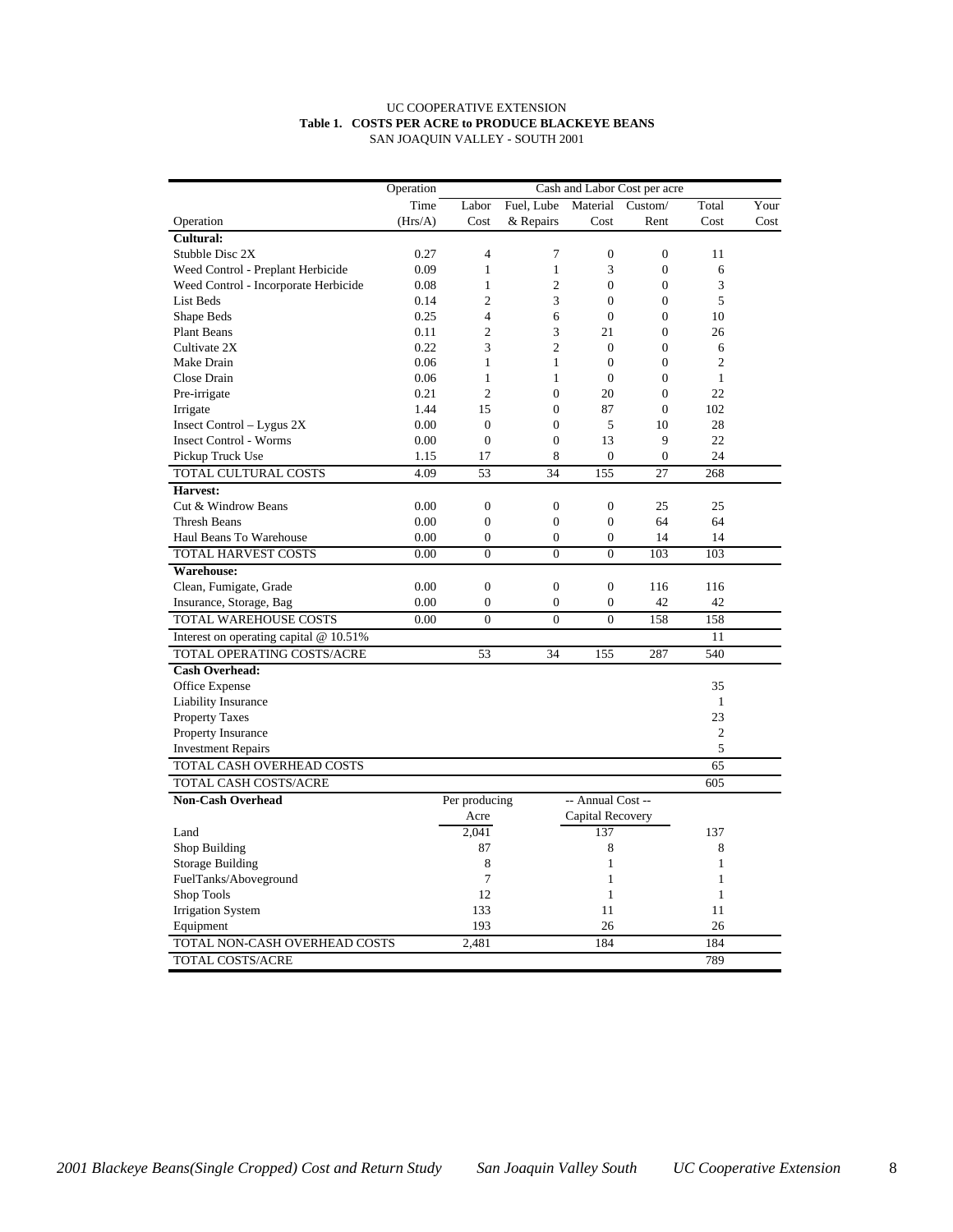|                                             | Quantity/  |                | Price or                 | Value or     | Your |  |  |  |
|---------------------------------------------|------------|----------------|--------------------------|--------------|------|--|--|--|
|                                             | Acre       |                | Unit Cost/Unit Cost/Acre |              | Cost |  |  |  |
| <b>GROSS RETURNS</b>                        |            |                |                          |              |      |  |  |  |
| Blackeye #1's                               | 28.00      | cwt            | 25.00                    | 700          |      |  |  |  |
| OPERATING COSTS                             |            |                |                          |              |      |  |  |  |
| Herbicide:                                  |            |                |                          |              |      |  |  |  |
| Treflan HFP                                 | 1.25       | pint           | 2.38                     | 3            |      |  |  |  |
| Water:                                      |            |                |                          |              |      |  |  |  |
| Water                                       | 32.00      | acin           | 3.33                     | 107          |      |  |  |  |
| Seed:                                       |            |                |                          |              |      |  |  |  |
| CB 46 Blackeye beans                        | 0.40       | cwt            | 50.00                    | 20           |      |  |  |  |
| Inoculant:                                  |            |                |                          |              |      |  |  |  |
| Rhizobium                                   | 0.40       | pkg            | 3.10                     | 1            |      |  |  |  |
| <b>Insecticide:</b>                         |            |                |                          |              |      |  |  |  |
| Dimethoate 4EC                              | 2.00       | pint           | 5.21                     | 10           |      |  |  |  |
| Orthene 75S                                 | 1.00       | 1 <sub>b</sub> | 13.34                    | 13           |      |  |  |  |
| Custom:                                     |            |                |                          |              |      |  |  |  |
| Air Appl Helicopter 5g water                | 3.00       | acre           | 8.92                     | 27           |      |  |  |  |
| Cut & Rake beans                            | 1.00       | acre           | 25.00                    | 25           |      |  |  |  |
| Thresh-Basic Charge                         | 1.00       | acre           | 18.00                    | 18           |      |  |  |  |
| Thresh-Weight Charge                        | 30.43      | cwt            | 1.50                     | 46           |      |  |  |  |
| <b>Haul Beans</b>                           | 30.43      | cwt            | 0.45                     | 14           |      |  |  |  |
| Clean beans                                 | 30.43      | cwt            | 3.40                     | 103          |      |  |  |  |
| Fumigate beans                              | 30.43      | cwt            | 0.40                     | 12           |      |  |  |  |
| Grade Beans (Lot Charge)                    | 30.43      | cwt            | 0.01                     | $\mathbf{0}$ |      |  |  |  |
| Storage                                     | 28.00      | cwt            | .075                     | 21           |      |  |  |  |
| Insurance                                   | 28.00      | cwt            | 0.25                     | 7            |      |  |  |  |
| Bag Beans-100lb bags                        | 28.00 each |                | 0.50                     | 14           |      |  |  |  |
| Labor (machine)                             | 2.93       | hrs            | 12.06                    | 35           |      |  |  |  |
| Labor (non-machine)                         | 1.65       | hrs            | 10.47                    | 17           |      |  |  |  |
| Fuel - Gas                                  | 3.69       | gal            | 1.51                     | 6            |      |  |  |  |
| Fuel - Diesel                               | 12.03      | gal            | 1.26                     | 15           |      |  |  |  |
| Lube                                        |            |                |                          | 3            |      |  |  |  |
| Machinery repair                            |            |                |                          | 11           |      |  |  |  |
| Interest on operating capital $@$ 10.51%    |            |                |                          | 11           |      |  |  |  |
| TOTAL OPERATING COSTS/ACRE                  |            |                |                          | 540          |      |  |  |  |
| NET RETURNS ABOVE OPERATING COSTS           |            |                |                          | 160          |      |  |  |  |
| <b>CASH OVERHEAD COSTS:</b>                 |            |                |                          |              |      |  |  |  |
| Office Expense                              |            |                |                          | 35           |      |  |  |  |
| Liability Insurance                         |            |                |                          | 1            |      |  |  |  |
| <b>Property Taxes</b><br>Property Insurance |            |                |                          | 23           |      |  |  |  |
| <b>Investment Repairs</b>                   |            |                |                          | 2<br>5       |      |  |  |  |
| TOTAL CASH OVERHEAD COSTS/ACRE              |            |                |                          | 65           |      |  |  |  |
|                                             |            |                |                          |              |      |  |  |  |
| TOTAL CASH COSTS/ACRE                       |            |                |                          | 605          |      |  |  |  |
| NON-CASH OVERHEAD COSTS (Capital Recovery)  |            |                |                          |              |      |  |  |  |
| Land<br>Shop Building                       | 137<br>8   |                |                          |              |      |  |  |  |
| <b>Storage Building</b>                     | 1          |                |                          |              |      |  |  |  |
|                                             | 1          |                |                          |              |      |  |  |  |
| FuelTanks/Aboveground<br>Shop Tools         | 1          |                |                          |              |      |  |  |  |
| <b>Irrigation System</b>                    | 11         |                |                          |              |      |  |  |  |
| 26<br>Equipment                             |            |                |                          |              |      |  |  |  |
| TOTAL NON-CASH OVERHEAD COSTS/ACRE          |            |                |                          | 184          |      |  |  |  |
|                                             |            |                |                          |              |      |  |  |  |
| TOTAL COSTS/ACRE                            |            |                |                          | 789          |      |  |  |  |
| NET RETURNS ABOVE TOTAL COSTS               |            |                |                          | -89          |      |  |  |  |

#### UC COOPERATIVE EXTENSION **Table 2. COSTS AND RETURNS PER ACRE to PRODUCE BLACKEYE BEANS** SAN JOAQUIN VALLEY - SOUTH 2001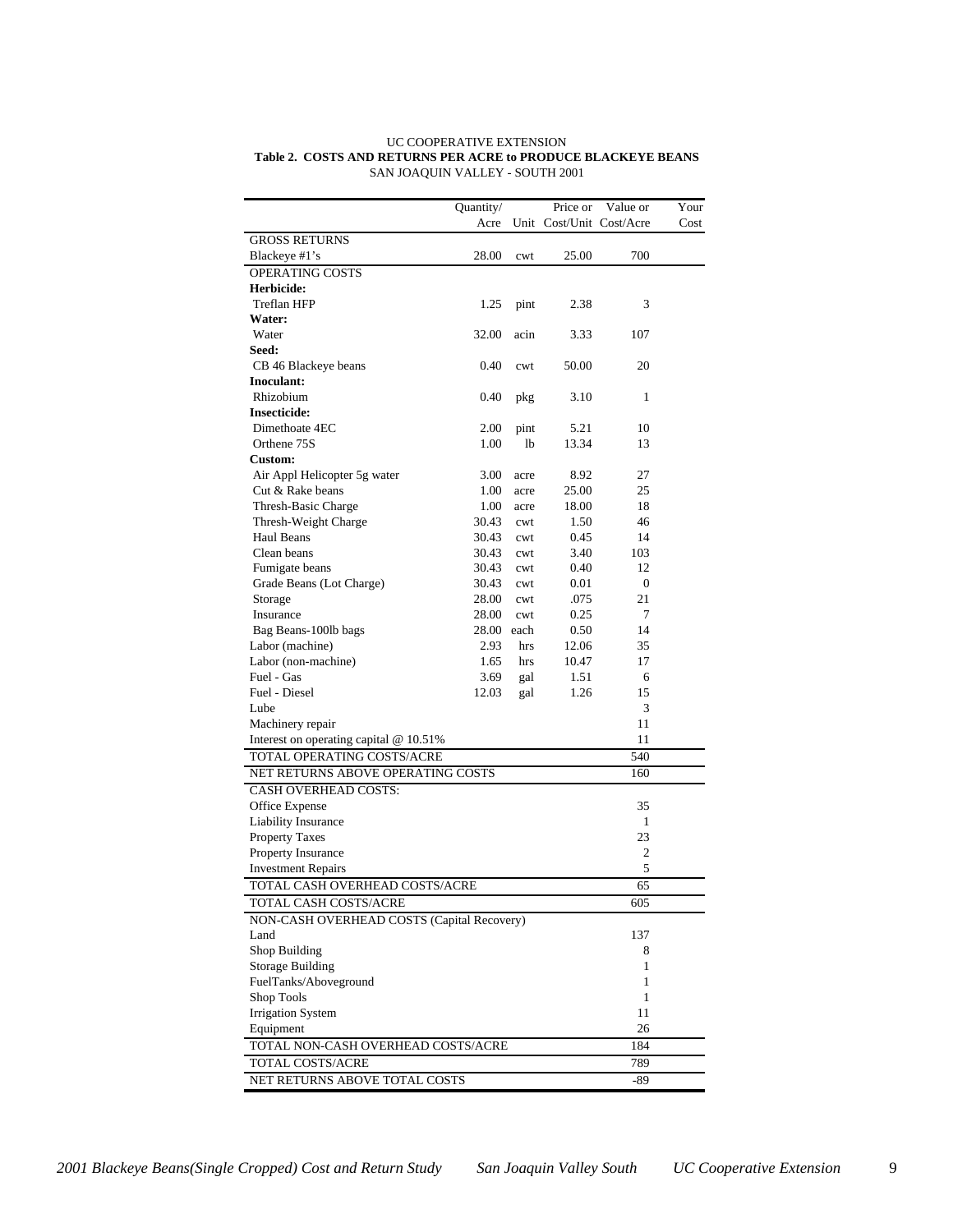| Beginning APR 01                      |                  | <b>APR MAY</b>   | <b>JUN</b>       |                | <b>JUL AUG</b>   | <b>SEP</b>       |                  | OCT NOV      | DEC            | <b>JAN</b> | <b>TOTAL</b>                |
|---------------------------------------|------------------|------------------|------------------|----------------|------------------|------------------|------------------|--------------|----------------|------------|-----------------------------|
| Ending JAN 02                         | 01               | 01               | 01               | 01             | 01               | 01               | 01               | 01           | 01             | 02         |                             |
| Cultural:                             |                  |                  |                  |                |                  |                  |                  |              |                |            |                             |
| Stubble Disc 2X                       | 11               |                  |                  |                |                  |                  |                  |              |                |            | 11                          |
| Weed Control - Preplant Herbicide     | 6                |                  |                  |                |                  |                  |                  |              |                |            | 6                           |
| Weed Control - Incorporate Herbicides | 3                |                  |                  |                |                  |                  |                  |              |                |            | $\ensuremath{\mathfrak{Z}}$ |
| <b>List Beds</b>                      | 5                |                  |                  |                |                  |                  |                  |              |                |            | 5                           |
| Make Tail-Ditch                       | $\mathbf{1}$     |                  | 1                | $\mathbf{1}$   |                  |                  |                  |              |                |            | $\overline{c}$              |
| Close Tail-Ditch                      | $\overline{0}$   |                  | $\boldsymbol{0}$ |                |                  | $\boldsymbol{0}$ |                  |              |                |            | $\mathbf{1}$                |
| Pre-irrigate                          | 22               |                  |                  |                |                  |                  |                  |              |                |            | 22                          |
| Shape Beds                            |                  | 10               |                  |                |                  |                  |                  |              |                |            | 10                          |
| <b>Plant Beans</b>                    |                  | 26               |                  |                |                  |                  |                  |              |                |            | 26                          |
| Cultivate 2X                          |                  | 3                | 3                |                |                  |                  |                  |              |                |            | 6                           |
| Irrigate                              |                  |                  | 15               | 51             | 36               |                  |                  |              |                |            | 102                         |
| <b>Insect Control - Lygus</b>         |                  |                  | 14               | 14             |                  |                  |                  |              |                |            | 28                          |
| <b>Insect Control - Worms</b>         |                  |                  |                  |                | 22               |                  |                  |              |                |            | 22                          |
| Pickup Truck Use                      | $\overline{4}$   | $\overline{4}$   | $\overline{4}$   | $\overline{4}$ | $\overline{4}$   | 4                |                  |              |                |            | 24                          |
| TOTAL CULTURAL COSTS                  | 52               | 42               | 37               | 70             | 62               | 5                |                  |              |                |            | 268                         |
| Harvest:                              |                  |                  |                  |                |                  |                  |                  |              |                |            |                             |
| Cut & Windrow Beans                   |                  |                  |                  |                |                  | 25               |                  |              |                |            | 25                          |
| Thresh Beans                          |                  |                  |                  |                |                  | 64               |                  |              |                |            | 64                          |
| <b>Haul Beans</b>                     |                  |                  |                  |                |                  | 14               |                  |              |                |            | 14                          |
| Clean, Fumigate, Grade                |                  |                  |                  |                |                  | 116              |                  |              |                |            | 116                         |
| Insurance, Storage, Bag               |                  |                  |                  |                |                  | 42               |                  |              |                |            | 42                          |
| TOTAL HARVEST COSTS                   |                  |                  |                  |                |                  | 260              |                  |              |                |            | 260                         |
| Interest on operating capital         | $\boldsymbol{0}$ | $\mathbf{1}$     | $\mathbf{1}$     | $\overline{2}$ | $\overline{c}$   | 5                |                  |              |                |            | 11                          |
| TOTAL OPERATING COSTS/ACRE            | 53               | 43               | 39               | 71             | 64               | 270              |                  |              |                |            | 540                         |
| Overhead:                             |                  |                  |                  |                |                  |                  |                  |              |                |            |                             |
| Office Expense                        | 6                | 6                | 6                | 6              | 6                | 6                |                  |              |                |            | 35                          |
| Liability Insurance                   | $\overline{0}$   | $\overline{0}$   | $\overline{0}$   | $\overline{0}$ | $\overline{0}$   | $\overline{0}$   |                  |              |                |            | $\mathbf{1}$                |
| <b>Property Taxes</b>                 |                  |                  |                  | 11             |                  |                  |                  |              |                | 11         | 23                          |
| Property Insurance                    |                  |                  |                  | 1              |                  |                  |                  |              |                | 1          | 2                           |
| <b>Investment Repairs</b>             | $\boldsymbol{0}$ | $\boldsymbol{0}$ | $\mathbf{0}$     | $\overline{0}$ | $\boldsymbol{0}$ | $\boldsymbol{0}$ | $\boldsymbol{0}$ | $\mathbf{0}$ | $\theta$       | $\Omega$   | $\sqrt{5}$                  |
| TOTAL CASH OVERHEAD COSTS             | 6                | 6                | 6                | 19             | 6                | 6                | $\mathbf{0}$     | $\mathbf{0}$ | $\overline{0}$ | 13         | 65                          |
| TOTAL CASH COSTS/ACRE                 | 59               | 49               | 45               | 90             | 71               | 276              | $\Omega$         | $\Omega$     | $\theta$       | 13         | 605                         |

#### UC COOPERATIVE EXTENSION **Table 3. MONTHLY CASH COSTS PER ACRE to PRODUCE BLACKEYE BEANS** SAN JOAQUIN VALLEY - SOUTH 2001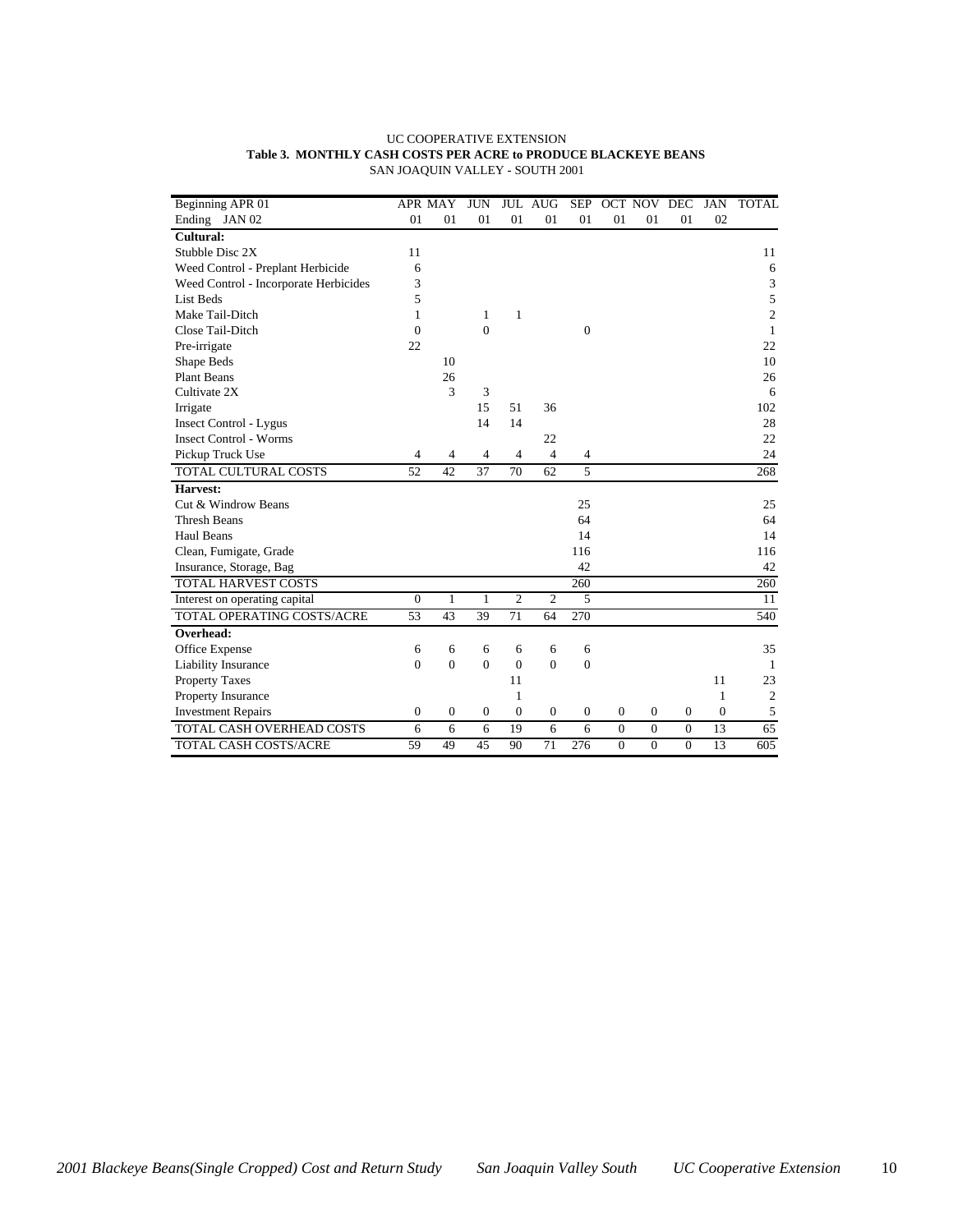#### UC COOPERATIVE EXTENSION **Table 4. WHOLE FARM ANNUAL EQUIPMENT, INVESTMENT, and BUSINESS OVERHEAD COSTS** SAN JOAQUIN VALLEY - SOUTH 2001

|                    |         |                |         |          | Cash Overhead  |       |        |
|--------------------|---------|----------------|---------|----------|----------------|-------|--------|
|                    |         | Yrs            | Salvage | Capital  | Insur-         |       |        |
| Yr Description     | Price   | Life           | Value   | Recovery | ance           | Taxes | Total  |
| 110 hp 2wd Tractor | 55,000  | 12             | 13,751  | 6,032    | 229            | 344   | 6,605  |
| 170 hp 4wd Tractor | 136,000 | 12             | 34,002  | 14,915   | 566            | 850   | 16,331 |
| Bed Shaper - 6 Row | 6.400   | 15             | 614     | 664      | 23             | 35    | 723    |
| Cultivator-8 Row   | 4,750   | 15             | 456     | 493      | 17             | 26    | 536    |
| Disc - Offset 21'  | 34,000  | 15             | 3,264   | 3,530    | 124            | 186   | 3,840  |
| Disc - Stubble 16' | 18,622  | 15             | 1,788   | 1,933    | 68             | 102   | 2,103  |
| Ditcher - V        | 4.505   | 12             | 624     | 523      | 17             | 26    | 565    |
| Lister - 6 Row     | 4,950   | 15             | 475     | 514      | 18             | 27    | 559    |
| Pickup - Used      | 8,300   | $\overline{2}$ | 350     | 4,402    | 29             | 43    | 4,474  |
| Pickup Truck - 1/2 | 24,000  | 3              | 5,600   | 7.348    | 99             | 148   | 7,595  |
| Planter - Air 8Row | 25,000  | 15             | 2,400   | 2,595    | 91             | 137   | 2,824  |
| Rear Blade - 8'    | 1,834   | 18             | 122     | 175      | 7              | 10    | 191    |
| Saddle Tank 300Gal | 3,218   | 10             | 569     | 410      | 13             | 19    | 442    |
| Spray Boom - 25'   | 586     | 10             | 104     | 75       | $\overline{c}$ | 3     | 80     |
| <b>TOTAL</b>       | 327,165 |                | 64,119  | 43,609   | 1,303          | 1,956 | 46,869 |
| 60% of New Cost *  | 196,299 |                | 38,471  | 26,166   | 782            | 1,174 | 28,121 |
|                    |         |                |         |          |                |       |        |

#### **ANNUAL EQUIPMENT COSTS**

d to reflect a mix of new and used equipment

#### **ANNUAL INVESTMENT COSTS**

|                          |           |      |           |                | Cash Overhead |        |              |         |
|--------------------------|-----------|------|-----------|----------------|---------------|--------|--------------|---------|
|                          |           | Yrs  | Salvage   | Capital        | Insur-        |        |              |         |
| Description              | Price     | Life |           | Value Recovery | ance          | Taxes  | Repairs      | Total   |
| FuelTanks/Aboveground    | 6.514     | 20   |           | 601            | 22            | 33     | 130          | 785     |
| <b>Irrigation System</b> | 130,600   | 25   |           | 10.906         | 435           | 653    | 2.612        | 14,605  |
| $Land - 1000 acres$      | 2,000,000 | 50   | 2,000,000 | 134,000        | 0             | 20,000 | $\mathbf{0}$ | 154,000 |
| Shop Building            | 85,000    | 20   |           | 7.837          | 283           | 425    | 1.700        | 10,245  |
| Shop Tools               | 12,000    | 20   |           | 1,106          | 40            | 60     | 240          | 1,446   |
| Storage Building         | 7.500     | 20   |           | 692            | 25            | 38     | 150          | 904     |
| <b>TOTAL INVESTMENT</b>  | 2.241.614 |      | 2.000.000 | 155.141        | 805           | 21,208 | 4.832        | 181.986 |

#### **ANNUAL BUSINESS OVERHEAD COSTS**

|                     | Units/ |      | Price/ | Total  |
|---------------------|--------|------|--------|--------|
| Description         | Farm   | Unit | Unit   | Cost   |
| Liability Insurance | 1.000  | acre | 0.97   | 970    |
| Office Expense      | 980    | acre | 35.00  | 34.300 |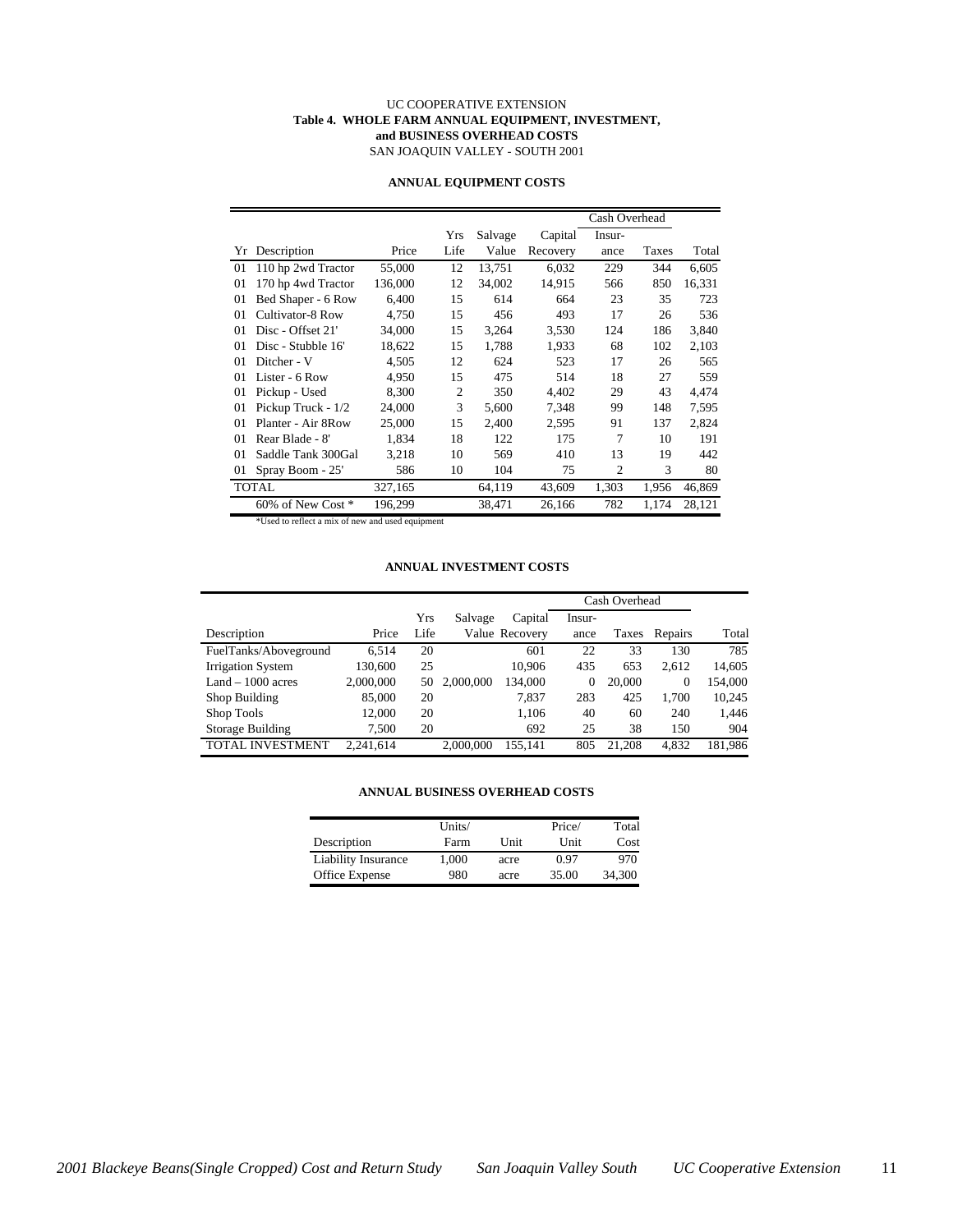#### UC COOPERATIVE EXTENSION **Table 5. HOURLY EQUIPMENT COSTS** SAN JOAQUIN VALLEY - SOUTH 2001

|    |                     |          | <b>COSTS PER HOUR</b> |               |       |         |           |       |              |  |  |
|----|---------------------|----------|-----------------------|---------------|-------|---------|-----------|-------|--------------|--|--|
|    |                     | Actual   |                       | Cash Overhead |       |         | Operating |       |              |  |  |
|    |                     | Hours    | Capital               | Insur-        |       |         | Fuel $&$  | Total | Total        |  |  |
|    | Yr Description      |          | Used Recovery         | ance          | Taxes | Repairs | Lube      | Oper. | $Costs/Hr$ . |  |  |
| 01 | 110 hp 2wd Tractor  | 991.20   | 3.65                  | 0.14          | 0.21  | 2.42    | 6.76      | 9.18  | 13.18        |  |  |
| 01 | 170 hp 4wd Tractor  | 1,000.20 | 8.95                  | 0.34          | 0.51  | 5.98    | 14.30     | 20.28 | 30.08        |  |  |
| 01 | Bed Shaper - 6 Row  | 123.00   | 3.24                  | 0.11          | 0.17  | 1.23    | 0.00      | 1.23  | 4.76         |  |  |
| 01 | Cultivator-8 Row    | 124.80   | 2.37                  | 0.08          | 0.13  | 0.91    | 0.00      | 0.91  | 3.49         |  |  |
| 01 | Disc - Offset 21'   | 132.90   | 15.94                 | 0.56          | 0.84  | 5.21    | 0.00      | 5.21  | 22.55        |  |  |
| 01 | Disc - Stubble 16'  | 132.60   | 8.75                  | 0.31          | 0.46  | 2.86    | 0.00      | 2.86  | 12.37        |  |  |
| 01 | Ditcher - V         | 166.80   | 1.88                  | 0.06          | 0.09  | 1.21    | 0.00      | 1.21  | 3.25         |  |  |
| 01 | Lister - 6 Row      | 133.00   | 2.32                  | 0.08          | 0.12  | 0.95    | 0.00      | 0.95  | 3.48         |  |  |
| 01 | Pickup - Used       | 500.00   | 5.28                  | 0.03          | 0.05  | 0.47    | 4.34      | 4.81  | 10.18        |  |  |
| 01 | Pickup Truck - 1/2  | 666.20   | 6.62                  | 0.09          | 0.13  | 1.80    | 6.51      | 8.31  | 15.15        |  |  |
| 01 | Planter - Air 8 Row | 80.20    | 19.42                 | 0.68          | 1.02  | 4.88    | 0.00      | 4.88  | 26.00        |  |  |
| 01 | Rear Blade - 8'     | 166.80   | 0.63                  | 0.02          | 0.04  | 0.27    | 0.00      | 0.27  | 0.96         |  |  |
| 01 | Saddle Tank 300Gal  | 149.30   | 1.65                  | 0.05          | 0.08  | 0.86    | 0.00      | 0.86  | 2.63         |  |  |
| 01 | Spray Boom - 25'    | 149.30   | 0.30                  | 0.01          | 0.01  | 0.16    | 0.00      | 0.16  | 0.48         |  |  |